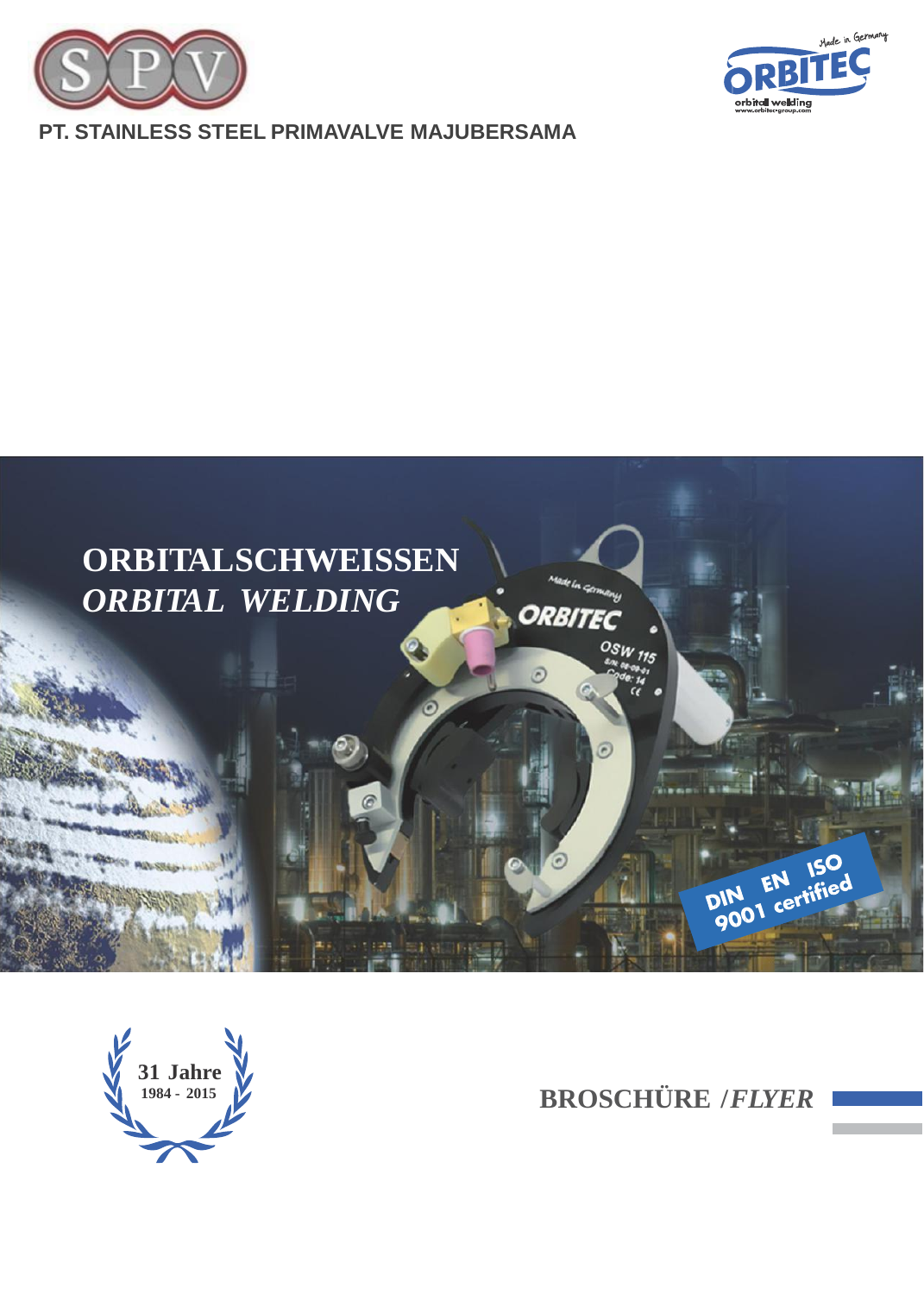# **THE HIGHEST SPECIFICATION ORBITAL WELDING**

# **ORBITALSTEUERUNGEN** */ ORBITAL WELDING CONTROLLERS*



## **STROMQUELLEN** *POWER SUPPLIES* **Tetrix <sup>200</sup> undTetrix <sup>351</sup>**

# **GESCHLOSSENE SCHWEISSKÖPFE** *ENCLOSED WELD HEADS*

# **OFFENE SCHWEISSKÖPFE** *OPEN-FRAME HELD HEADS*



# **OSK G - series**



**ROHR IN BODEN SCHWEISSKÖPFE** *TUBE-TUBESHEET WELD HEADS*



#### **200 or 350 A (optinal Autorange)**

#### **RBK - series**

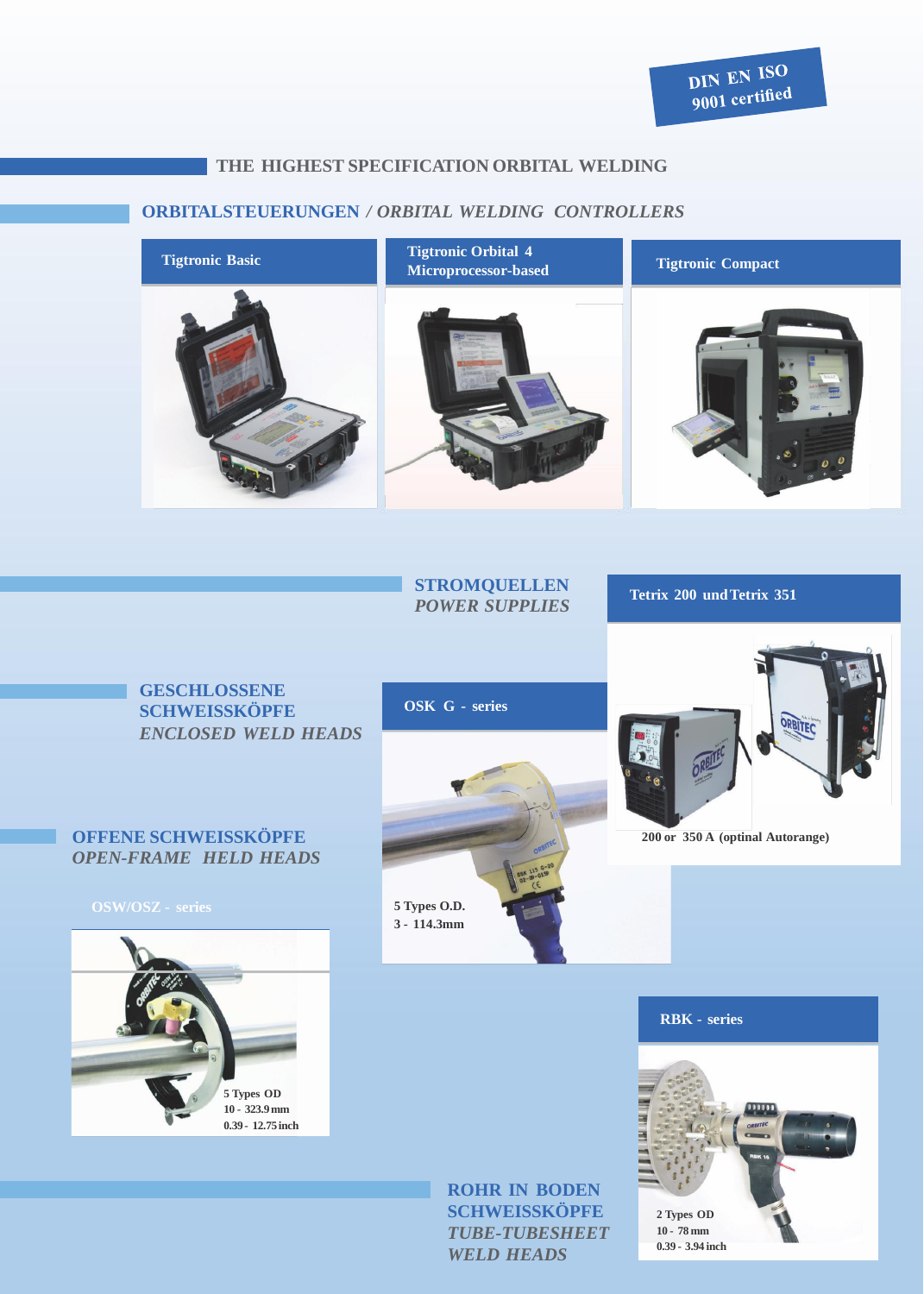Put us to the test!



### **EQUIPMENT AT THE LOWEST MARKET PRICE**

**DREHVORRICHTUNG** *TURN TABLE SYSTEM* **Turn 300**



**DRAHTVORSCHUBGERÄTE** *WIRE FEED UNITS*





**ORS 115**

**ROHRSÄGE** *ORBITAL CUTTING SAW*

**OXY Smart**

 $\overline{P}$  $\mathbf{B}$ 

## **RESTSAUERSTOFFMESSGERÄTE** *OXYGEN ANALYSERS*



**OXY 3**





**MOBILER ARBEITSPLATZ** *ORBITAL WORKSTATION*